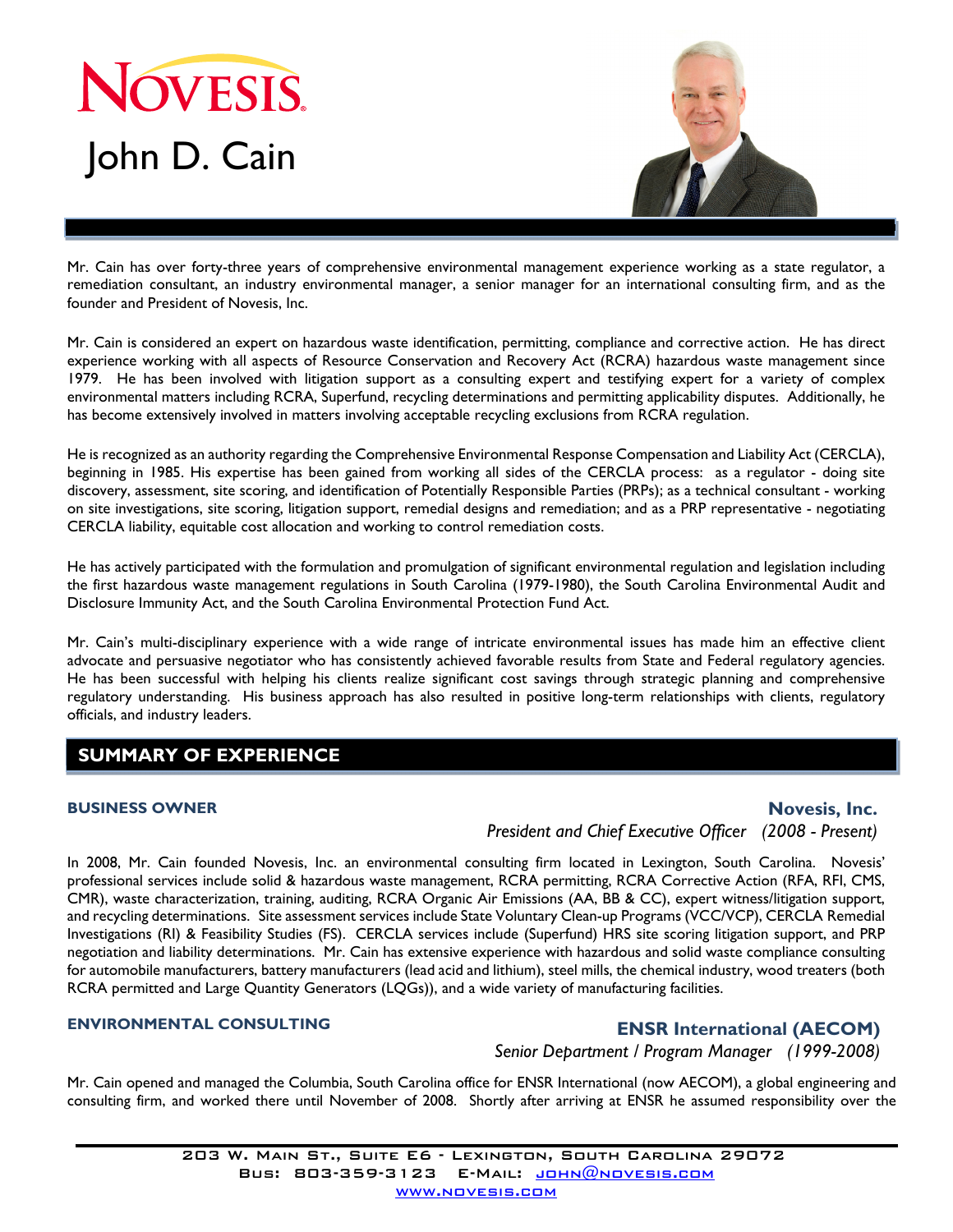Southeast Region's Integrated Site Closure (ISC) Department (which consisted of over seventy environmental professionals in six states) and worked as the Southeast Region's Brownfield Initiative Practice Leader. He supported and managed staff performing Remedial Investigations (RI), RCRA Facility Investigations (RFI), Phase I and II Site Assessments, Feasibility Studies (FS), Corrective Measures Studies (CMS), Remedial Designs (RD), and implemented multi-media Remedial Actions (RA) for a substantial number of impacted sites regulated under RCRA, CERCLA, and various State Voluntary Cleanup Programs. He served as project manager and provided senior review and oversight on a number of investigation and remediation projects on National Priority List (NPL) Sites and on United States Environmental Protection Agency (EPA) Region 4 "NPL Equivalent" program Sites.

Mr. Cain conducted confidential site assessments utilizing the HRS on behalf of private clients and reviewed the HRS scores of sites scored by the EPA or a State environmental agency. He also provided RCRA consulting for internal staff and clients on a wide array of complex projects, often finding solutions to problems where others had failed.

#### **INDUSTRY (HAZARDOUS WASTE MANAGEMENT)**

## **Safety-Kleen Corp**  *EHS Manager (1992-1999)*

Mr. Cain was a Senior Regional Environmental Manager for the largest hazardous waste management company in North America, Safety-Kleen Corporation, until April of 1999. He was responsible for permitting and compliance with all applicable environmental programs (Air, Water, Toxic Substance Control Act (TSCA), and Solid & Hazardous Waste) for five RCRA permitted commercial TSD facilities located in South Carolina and Georgia. He also served on the corporate due diligence team (assisting with potential acquisitions environmental assessment and compliance audits), the annual waste re-characterization team, and the facility audit group conducting routine comprehensive multi-media audits of Safety-Kleen facilities throughout the United States.

#### **REMEDIATION CONTRACTING**

#### **Bryson Industrial Services, Inc.**

*Director of Engineering & Remedial Services (1988-1992)*

Mr. Cain was employed by Bryson Industrial Services, Inc. until August of 1992. As Director of the Engineering and Remedial Services Division, he was responsible for profit and loss for the Division's operations at the company's two main locations in Lexington, South Carolina and West Memphis, Arkansas. He made regulatory determinations, conducted senior review, hired and managed technical staff, and was responsible for the implementation of a wide variety of environmental remediation technologies on sites throughout the Southeast. Mr. Cain also represented the company in negotiations concerning liability and cost allocation on CERCLA Sites, where the company was identified as being a Potentially Responsible Party (PRP).

#### **STATE GOVERNMENT**

# **South Carolina Department of Health & Environmental Control**

# *Environmental Quality Manager (1979-1987)*

Mr. Cain began his career as an environmental regulator at the South Carolina Department of Health & Environmental Control (DHEC), where he was actively involved with the creation of some of the earliest RCRA regulations promulgated in the United States. He worked in the RCRA Compliance Section in various roles including: coordinating and conducting some of the first RCRA inspections of Hazardous Waste and Treatment, Storage, Disposal (TSD) Facilities and LQGs, permitting of Hazardous Waste Transporters, RCRA compliance and enforcement referral determinations, assistance with RCRA enforcement cases, drafting modifications to the South Carolina Hazardous Waste Regulations, and design and management of the Department's first Computerized Hazardous Waste tracking system (the Quarterly Report system) which is still in use today.

In 1985 Mr. Cain transferred into DHEC's CERCLA Division where he was among the initial groups of state regulators to be trained by EPA in the use of the Hazard Ranking System (HRS), which is used to score CERCLA/Superfund sites as prospective National Priorities List (NPL) Sites. He was trained by one of the primary people responsible for the creation of the HRS, Mr. Channing Johnson, an EPA contractor working for the MITRE Corporation. During his time in the Site Scoring Section of the CERCLA Division Mr. Cain evaluated, inspected, assessed and scored over fifty CERCLIS Sites, following the National Contingency Plan (NCP) process and utilizing the HRS. He also provided training and senior review to junior staff on the proper implementation of the PA/SI process and utilization of the HRS. Several of the sites he was involved with were ultimately placed on the NPL, or were later added to the EPA Region 4 group of "NPL Equivalent" sites.